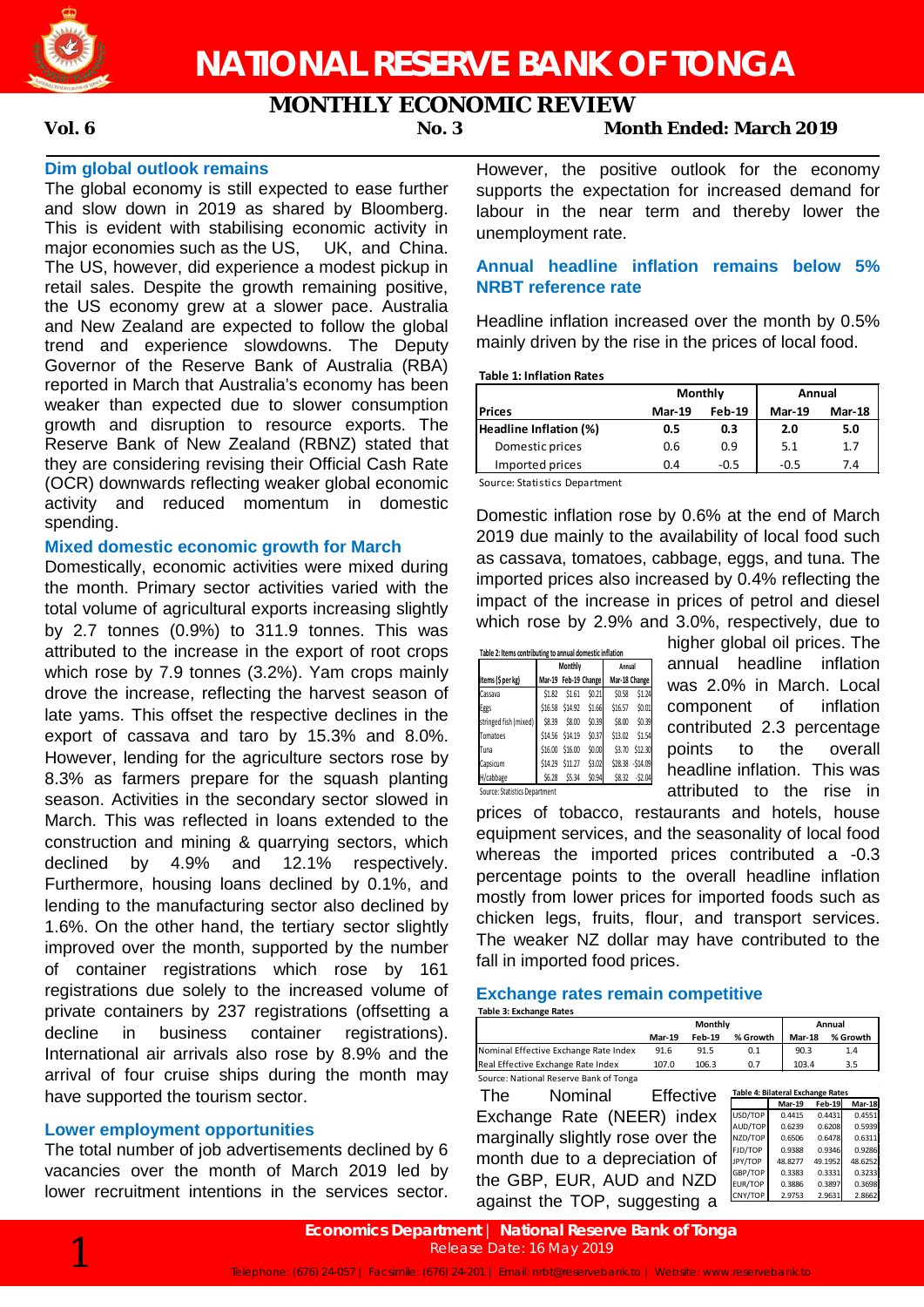

# **MONTHLY ECONOMIC REVIEW**

# **Vol. 6 No. 3 Month Ended: March 2019**

general strengthening of the domestic currency. Additionally, the Real Effective Exchange Rate (REER) increased over the month due to Tonga's higher inflation rate relative to its major trading partners.

### **Higher Current Account Payments in March Table 5: Foreign Reserves**

|               |        | Annual   |               |          |
|---------------|--------|----------|---------------|----------|
| <b>Mar-19</b> | Feb-19 | % Growth | <b>Mar-18</b> | % Growth |
| 465.0         | 473.5  | $-1.8$   | 447.7         | 3.9      |
|               | 79     |          | 7.8           |          |
|               |        |          | Monthly       |          |

Source: National Reserve Bank Tonga

Official foreign reserves held by the National Reserve Bank of Tonga (NRBT) declined by \$8.5 million over the month of March, equivalent to 7.8 months of imports. The monthly movement was attributed mainly to higher import payments and loan repayments.

**Table 6: Overseas Exchange Transactions**

| <b>Overseas Exchange Transactions</b> |               |                |          |               |               |          |  |
|---------------------------------------|---------------|----------------|----------|---------------|---------------|----------|--|
|                                       |               | <b>Monthly</b> |          | Annual        |               |          |  |
|                                       | <b>Mar-19</b> | <b>Feb-19</b>  | % Growth | <b>Mar-19</b> | <b>Mar-18</b> | % Growth |  |
| <b>Overall Balance</b>                | -8.5          | -5.5           | 54.5     | 17.3          | 81.6          | $-78.8$  |  |
| <b>Current Account</b>                | $-11.3$       | $-12.6$        | $-10.3$  | -8.6          | 25.6          | $-133.6$ |  |
| Merchandise Trade                     | $-34.7$       | $-34.3$        | 1.1      | $-422.7$      | $-379.3$      | 11.4     |  |
| Services                              | 1.1           | $-2.3$         | $-148.3$ | 16.5          | 46.3          | $-64.4$  |  |
| Income                                | $-0.2$        | 1.5            | $-115.3$ | 8.3           | $-17.2$       | $-148.1$ |  |
| Transfers                             | 22.6          | 22.6           | 0.0      | 389.3         | 375.8         | 3.6      |  |
| <b>Capital Account</b>                | 2.2           | 1.3            | 66.8     | 34.5          | 42.7          | $-19.1$  |  |
| <b>Financial Account</b>              | 0.6           | 5.8            | $-89.7$  | -8.6          | 13.3          | $-164.8$ |  |

Source: Banking Systems

The Balance of Payments (OET) deficit widened over the month due to movements in the financial account and current account payments. This was reflected in increased payments for external loan repayments and an increase in total import payments mainly for oil. Other payments which also rose included services and private transfers for travel related expenses, professional and telecommunication services.

The total receipts in March rose due to higher current account receipts for construction services, travel receipts and insurance claims. The \$3.1 million rise in remittances also supported the increase in receipts. Capital transfers for both official and private investment projects drove higher receipts in the capital account whilst higher interbank receipts drove the rise in the financial accounts.

Over the year, the OET balance recorded a surplus of \$17.3 million due to surplus in the capital account. However, this was a lower overall surplus due mainly to the widening in the merchandise trade deficit over the year.

# **Decline in broad money continues**

Broad money fell again this month due to lower net foreign assets offsetting the increase in net domestic assets. Loan repayments coupled with oil and other import payments lowered the foreign reserves and resulted in the decline of the net foreign assets while net credit to government rose on the decrease in government deposits resulting in an increase in net domestic assets. Annually, broad money continued to rise led by an increase in both net domestic assets and net foreign assets. The receipts of budgetary support, grants, cyclone relief funds from development partners and remittances supported the higher foreign reserves and the rise in net foreign assets while higher credit to the private sectors contributed to the increase in net domestic assets.

| Table 7: Broad Money        |               |          |          |               |          |  |  |
|-----------------------------|---------------|----------|----------|---------------|----------|--|--|
|                             |               | Monthly  | Annual   |               |          |  |  |
|                             | <b>Mar-19</b> | $Feh-19$ | % Growth | <b>Mar-18</b> | % Growth |  |  |
| Broad money (\$ in million) | 583.5         | 589.0    | $-0.9$   | 558.7         | 4.4      |  |  |
| Net Foreign Asset           | 482.0         | 492.6    | $-2.1$   | 461.7         | 4.4      |  |  |
| Net Domestic Asset          | 101.8         | 96.7     | 5.2      | 97.2          | 4.8      |  |  |

Source: Banking System, National Reserve Bank of Tonga

## **Excess liquidity remains**

The decline in the banks exchange settlement accounts (ESA) coupled with lower required reserves and currency in circulation decreased the liquidity in the banking system over the month by \$15.2 million to \$305.4 million.

| Table 8: Reserve money        |               |       |        |       |                                   |  |  |  |
|-------------------------------|---------------|-------|--------|-------|-----------------------------------|--|--|--|
|                               | Monthly       |       | Annual |       |                                   |  |  |  |
|                               | <b>Mar-19</b> |       |        |       | Feb-19 % Growth   Mar-18 % Growth |  |  |  |
| Reserve money (\$ in million) | 305.4         | 320.6 | $-4.7$ | 308.9 |                                   |  |  |  |

Source: Banking System, National Reserve Bank of Tonga

The transfer of government deposits from the commercial banks to the Reserve Bank, lower deposits to the Reserve Bank vault by the commercial banks mainly drove the ESA lower. The banks' total loans to deposit ratio increased over the month from 76.0% in the previous month to 78.1%, reflecting the fall in deposits which outweighed the growth in loans.

## **Slow credit growth maintained**

Credit growth slightly increased by 0.2% over the month. However, over the year, a growth of 9.3% was recorded with a total lending of \$484.9 million. **Table 9: Total Lending**

| $1001C$ $311C$ $101C$ $11C$   |               |               |          |               |          |  |  |
|-------------------------------|---------------|---------------|----------|---------------|----------|--|--|
|                               |               | Monthly       | Annual   |               |          |  |  |
| Lending                       | <b>Mar-19</b> | <b>Feb</b> 19 | % Growth | <b>Mar-18</b> | % Growth |  |  |
| Total Lending (\$ in million) | 484.9         | 483.7         | 0.2      | 443.6         | 9.3      |  |  |
| <b>Business lending</b>       | 260.0         | 260.8         | $-0.3$   | 243.3         | 6.9      |  |  |
| Household lending             | 224.6         | 222.6         | 0.9      | 200.6         | 12.0     |  |  |
| Other lending                 | 0.3           | 0.3           | $-7.8$   | 0.9           | $-65.5$  |  |  |

Source: Banking System, National Reserve Bank of Tonga

The monthly rise was largely driven by increased lending to public enterprises while the annual increase was a combination of higher lending to both public and private enterprises, mainly transport, distribution, construction sectors, and housing loans.